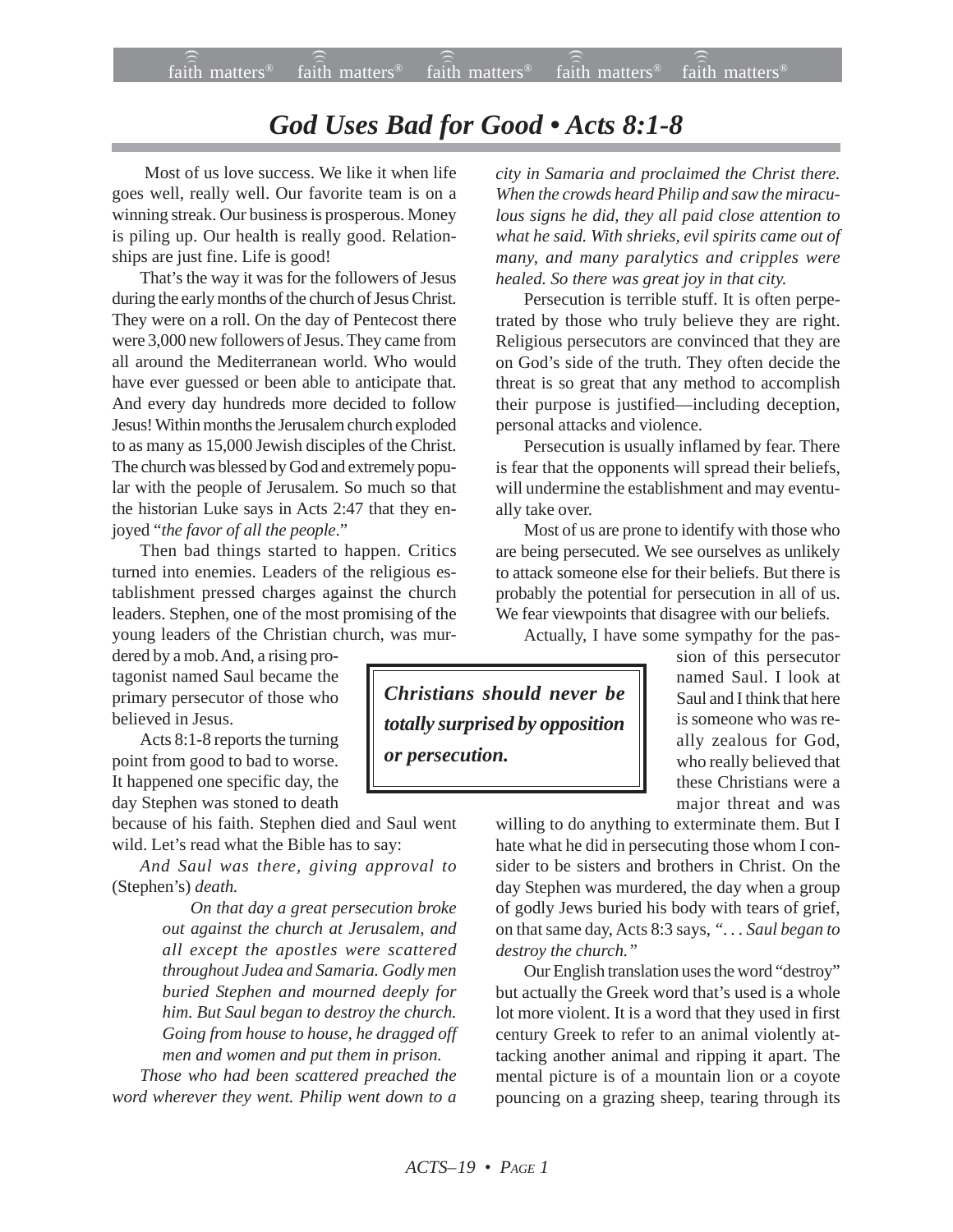## $f$ aith matters® staith matters® staith matters® staith matters® staith matters® faith matters<sup>®</sup> ))) )))

skin with sharp teeth and claws, ripping out organs and muscles. It's a bloody and violent horror. That's the word that is used for what Saul was doing to the Christians.

Saul went from house to house looking for Christians. He had authority from the religious establishment and warrants to arrest and imprison. And, it wasn't just the leaders. It wasn't just men. It was anyone he could seize, men and women alike. Prison was awful. Those who were thrown into prison were given illegal trials, often they were severely beaten and sometimes they were murdered illegally. Saul was out to stop the church of Jesus Christ no matter what it took.

But let me tell you, the church cannot be stopped! Jesus said in Matthew 16:18, ". . . *I will build my church, and the gates of Hades will not overcome it."* "Hades" was their word for death and "gates" referred to the leaders of towns who "sat at the gates"—sort of like the town council today. The Sanhedrin couldn't stop the church. The critics couldn't stop the church. Saul couldn't stop the church. Satan himself cannot stop the church.

The August 28, 2006, issue of TIME magazine had an interesting article which said:

After four failed attempts over a millenium and a half by foreign missionaries to gain a foothold in China, Christianity is finally taking root and evolving into a truly Chinese religion. Estimates vary, but some experts say Christians make up five percent of China's total population, or 65 million believers. And thousands more are converting every day. . . .

It's not that persecution in China does not continue. The TIME article tells about Brother Chow (not his real name):

He is every inch the model of the modern Chinese Christian, a preacher who doubles as a businessman. Despite his pressed jeans, polo shirt and fancy mobile phone, he professes to believe in a deep, ancient faith, one that he says has carried many a Christian through persecution. "Why don't I think it will be a problem? Because as time goes on, the government will get to know the Christian spirit and realize that God exists." He smiles with the secret knowledge of a true believer. "And then," he says, "they will become Christians, too."

All of this is to say that Christians should never be totally surprised by opposition or persecution. Not that the results are always the same. In extreme cases believers may be martyred like Stephen. In other cases they may be supernaturally delivered. But, in every case, country and century God uses the best and the worst to advance his gospel, to multiply Christians and to grow the church of Jesus Christ.

Okay, so it didn't look good for the first century Christians. Stephen was dead, believers were in jail and large numbers of others had to flee Jerusalem to save their lives. But, that's the whole point of how God operates. He uses bad things for good ends.

When the Christians were run out of town they evangelized wherever they went. They told other people about Jesus. There's an interesting play on numbers in the Bible in the book of Acts. (Of course, the Bible didn't originally have chapter and verse numbers. They were added many centuries after the original writings for reference purposes.) Take a look at the connection between Acts 1:8 and Acts 8:1:

(Jesus said to them,) *"But you will receive power when the Holy Spirit comes on you; and you will be my witnesses in Jerusalem, and in all Judea and Samaria, and to the ends of the earth."* (Acts 1:8)

*On that day a great persecution broke out against the church at Jerusalem, and all except the apostles were scattered throughout Judea and Samaria.* (Acts 8:1)

The fulfillment of what Jesus predicted was triggered by this persecution. Without persecution they never would have reached out to Judea and Samaria. The persecution caused the scattering which spread them to nearby provinces where they evangelized and Jesus' words were fulfilled.

Judea is relatively easy to understand. It was the district surrounding Jerusalem. The people there were Jews pretty much like the Jews in the city of Jerusalem. They looked the same, talked the same and believed the same. But Samaria was a huge jump. It's hard to comprehend the magnitude of Jewish Christians going to Samaria.

To understand this, we need a quick history lesson. More than 1,000 years before Jesus, the nation of Israel was comprised of twelve separate states, each with its own territory. The capitol was in Jerusalem. But in the  $10<sup>th</sup>$  century BC there was a schism in the nation and two nations resulted.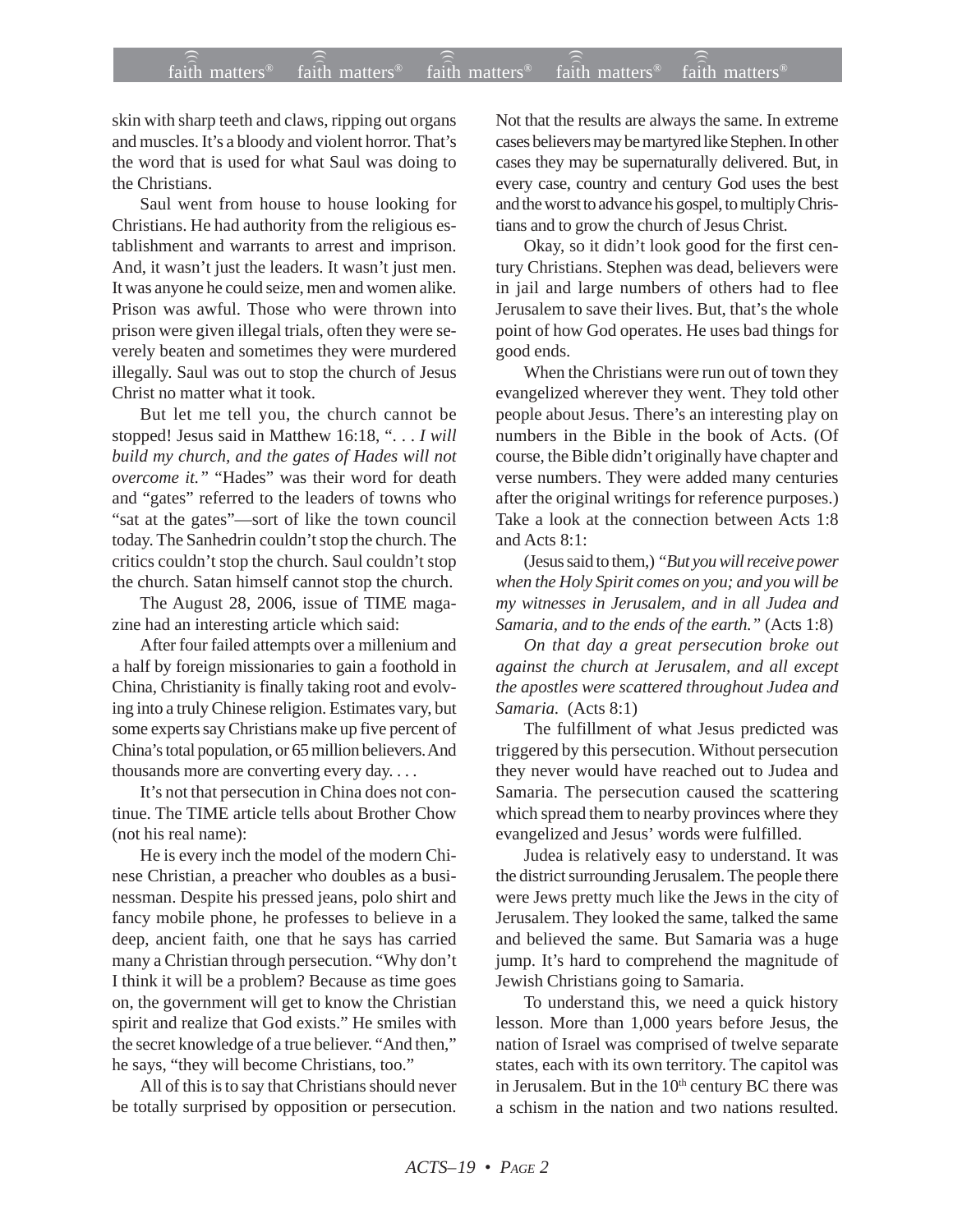## $f$ aith matters® staith matters® staith matters® staith matters® staith matters® faith matters<sup>®</sup> ))) )))

The ten northern states, or tribes, were called Israel and the two southern tribes were called Judah. The southern tribes retained their capitol at Jerusalem; the northern tribes established a new capitol: Samaria.

That was bad enough, but things got far worse in 722 BC. The empire of Assyria attacked and conquered the northern kingdom, deported thousands of Jews and repopulated the country with foreigners. That meant that in following generations and centuries the population intermarried so that descendants were half Jew and half Gentile. Jews in the south largely didn't do that. As a result, the Jews in the south despised the Samaritans in the north and called them "half-breeds."

It got far worse in the  $4<sup>th</sup>$  century BC when the Samaritans in the north, fed up with the Jews in

the south because they controlled the temple, built a rival temple on Mount Gerizim and rejected the Old Testament scriptures except the Pentateuch—Genesis, Exodus, Leviticus, Numbers and Deuteronomy.

The historian John wrote in the first century that *"Jews do not associate with Sa-*

*maritans."* (John 4:9) They don't even talk to them. If a Jew was going from Jerusalem to Galilee, instead of taking the shortcut through Samaria, they would take the long way which could take extra days but meant that they didn't have to set foot in Samaritan territory.

Philip was a Jewish leader of the Jerusalem church from a Greek cultural background who did something breathtaking. We read in Acts 8:5, *"Philip went down to a city in Samaria and proclaimed the Christ there."*

Let me give a side note here. Philip went down (north) to Samaria. We're uncomfortable putting those words together but we tend to think geographically in terms of a map. Samaria is north of Jerusalem, but Jerusalem is higher in elevation, so that's why it says he went down north to Samaria. But what's most important here is not the geography, it's what he did.

It's a bit hard to give a modern comparison to this. Think of the Israelis and Hezbollah in Lebanon or Protestants and Catholics in Northern Ireland or black slaves and white slave masters in the Confederate South or Republicans and Democrats in American politics. Philip crossed the line. Imagine what the critics must have thought and said: "What are you thinking, Philip? If they become Christians they'll ruin the church. They don't worship the way we worship. They don't look like us. They don't sound like us. There are parts of the Bible they don't understand. Stay away from those Samaritans or it will lead to compromise and heresy." I'm sure there were many ready to write Philip off as a tool of the devil.

Quite honestly, I wonder myself. Certainly the new Samaritan converts did not instantly change their

*God uses the best and the worst to advance his gospel, to multiply Christians and to grow the church of Jesus Christ.*

place and style of worship or view of Scripture. It was spiritually risky business.

But, remember, we're talking about how the church of Jesus Christ changed the world. Those Christians were risk-takers. They loved Jesus and

they loved people. They believed in the power of the Holy Spirit. They were willing to cross lines, take chances and reach out to new people who were different. If they hadn't, Christianity today would be a sub-sect of Judaism hidden in some backstreet of the old city of Jerusalem and the Great Commission of Jesus Christ would never have been fulfilled.

The Bible translation we're using says that Philip *"proclaimed the Christ."* Actually the term here means that he evangelized. Don't get the picture that he stood on a street corner and preached a sermon. He simply told everybody the good news about Jesus. Jesus Christ was central to his message.

There may be a thousand little variations of denominations, worship styles and secondary beliefs among Christians today but the centrality of the Gospel is essential and cannot be compromised: Jesus Christ came from heaven, died on the cross